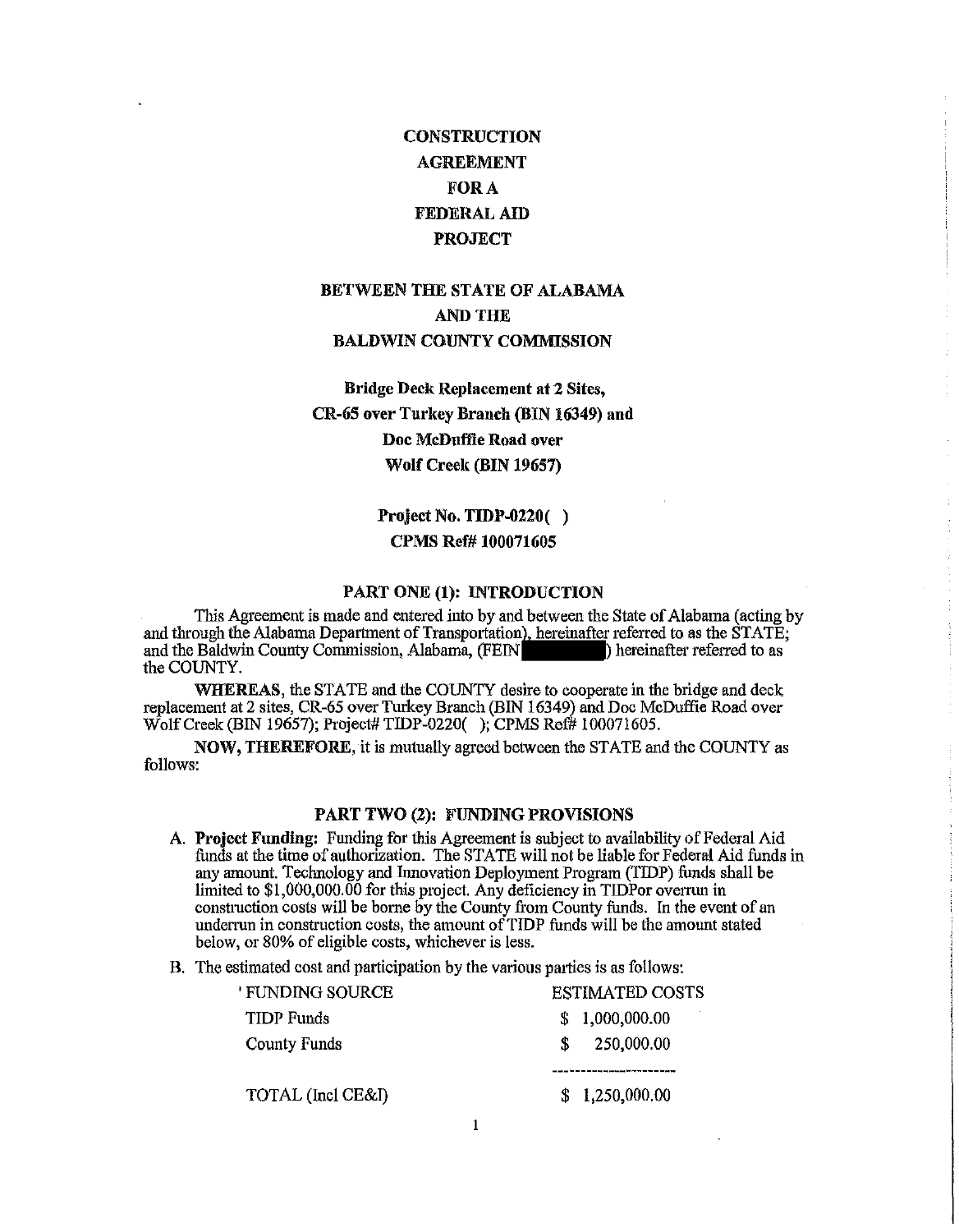It is further understood that this is a cost reimbursement program and no federal funds will be provided to the COUNTY prior to accomplishment of the work for which it is requested. Furthermore, no federal funds will be reimbursed for work performed prior to project authorization.

Any cost incurred by the COUNTY relating to this project which is determined to be ineligible for reimbursement by the Federal Highway Administration (FHW A), or **in**  excess of the limiting amounts previously stated, will not be an eligible cost to the project and will be borne and paid by the COUNTY.

C. **Time Limit:** This project will commence upon written authorization to proceed from the STATE directed to the COUNTY.

The approved allocation of funds for projects containing Industrial Access funds shall lapse if a contract has not been awarded for construction of the project within (12) months of the date of the funding approval by the Industrial Access Road and Bridge Corporation Board, and the approved allocation shall be returned to the IARB for reallocation. A time extension may be approved by the IARB upon fonnal request by the applicant.

The approved allocation of funds for projects containing Federal Transportation Alternatives Set-Aside funds may lapse if a project has not been authorized by FHW A within (24) months of the date of the funding approval by the Governor, and the approved allocation shall be returned to the STA TE for re-allocation. A time extension may be approved by the STATE upon formal request by the applicant. Failure to meet other project milestones, as set forth in the TAP Guidelines, may result in an approved allocation being returned to the STATE.

## **PART THREE (3): PROJECT SERVICES**

A. The COUNTY will furnish all Right-of-Way for the project. Associated Right-of-Way acquisition costs will not be an eligible cost as part of this Agreement. The Right-of-Way acquisition phase is hereby defined as the appraisal fees, appraisal review fees and the cost of acquisition incurred.

All work accomplished under the provisions of this Agreement will be accomplished on property owned by or which will be acquired by the COUNTY in accordance with applicable Federal and state laws, regulations, and procedures. Any exceptions to this requirement must be approved by the STATE in writing prior to incurring costs for which reimbursement is requested by the COUNTY. In cases where property is leased, or easements obtained, the tenns of the lease or easement will not be less than the expected life of the improvements.

Acquisition of real property by the COUNTY as a part of this project will conform to and be in accordance with the provisions of the Federal Uniform Relocation Assistance & Real Property Acquisition Policies Act (49 CFR 24, Subpart B), all federal environmental laws, and all other applicable state and federal laws.

Any property or property interests acquired shall be in the name of the COUNTY with any condemnation or other legal proceedings being performed by the COUNTY.

The COUNTY shall follow all Federal regulations related to the Management, Leasing, and Disposal of Right-of-Way, uneconomic remnants and excess Right-of-Way as found in CFR 23 § 710 Subpart D. Proceeds for Leases and Disposals shall be credited to the Project or to the Title 23 Collector Account.

No change in use or ownership of real property acquired or improved with funds provided under the terms of this Agreement will be permitted without prior written approval from the STATE or FHWA. The STATE or FHWA will be credited on a prorata share, as provided in Part Two, Section B, any revenues received by the COUNTY from the sale or lease of property.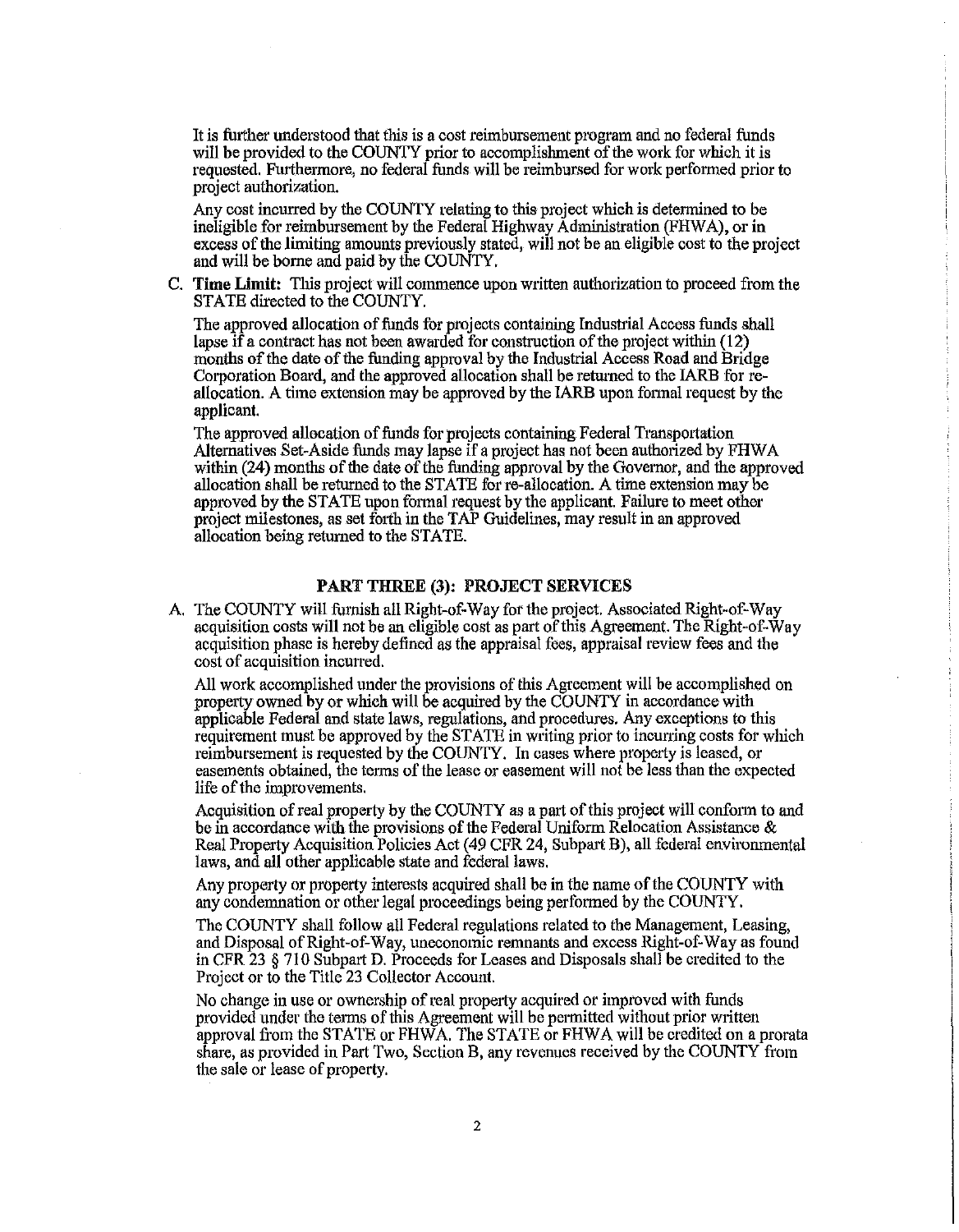- B. The COUNTY will relocate any utilities in conflict with the project improvements in accordance with applicable Federal and State laws, regulations, and procedures. Associated Utility costs will not be an eligible cost as part of this Agreement.
- C. The COUNTY will make the Survey, perfonn the Design, complete the Plans and furnish all Preliminary Engineering for the project with COUNTY forces or with a consultant approved by the STATE. Associated Survey, Design, Plan Preparation, and Preliminary Engineering costs will not be an eligible cost as part of this Agreement.

If any Associated Survey, Design, Plan Preparation, and Preliminary Engineering costs are an eligible cost to the project, the COUNTY will develop and submit to the ST ATE a project budget for approval. This budget will be in such form and detail as may be required by the STATE. At a minimum, all major work activities will be described, and an estimated cost and source of funds will be indicated for each activity. A signature line will be provided for approval by the Region Engineer and date of such approval. All costs for which the COUNTY seeks reimbursement must be included in a budget approved by the STATE in order to be considered for reimbursement. Budget adjustments may be necessary and may be allowed, subject to the approval of the STATE in writing, in order to successfully carry out the project. However, under no circumstances will the COUNTY be reimbursed for expenditures over and beyond the amount approved by the STATE.

The COUNTY will undertake the project in accordance with this Agreement, plans approved by the ST ATE and the requirements, and provisions, including the documents relating thereto, developed by the COUNTY and approved by the STATE. The plans, including the documents relating thereto, are of record in the Alabama Department of Transportation and are hereby incorporated in and made a part of this Agreement by reference. It is understood by the COUNTY that failure of the COUNTY to carry out the project in accordance with this Agreement and approved plans, including documents related thereto, may result in the loss of federal or state funding and the refund of any federal or state funds previously received on the project.

Projects containing Industrial Access funds or State funds, with no Federal funds involved, shall have completed original plans furnished to the ST ATE in accordance with the Guidelines for Operations for *Procedures for Processing State and Industrial Access Funded County and City Projects*, and attached hereto as a part of this Agreement prior to the COUNTY letting the contract.

- D. The COUNTY will furnish all construction engineering for the project with COUNTY forces or with a consultant approved by the STATE as part of the cost of the project. Construction Engineering & Inspection cost are not to exceed 10%, without prior approval by the State. Associated Construction Engineering  $\&$  Inspection costs will be an eligible cost as part of this Agreement.
- E. The STATE will furnish the necessary inspection and testing of materials when needed as part of the cost of the project. The COUNTY may request the use of an approved thirdparty materials inspection and testing provider, as approved by the STATE.

#### **PART FOUR** (4): **CONTRACT PROVISIONS**

- A. The COUNTY shall not proceed with any project work covered under the provisions of this Agreement until the STATE issues written authorization to the COUNTY to proceed.
- B. Associated Construction cost will be an eligible cost as part of this Agreement.

For projects let to contract by the STATE, the STATE will be responsible for advertisement and receipt of bids and the award of the Contract. Following the receipt of bids and prior to the award of the Contract, the STATE will invoice the COUNTY for its pro rata share of the estimated cost as reflected by the bid of the successful bidder plus Engineering & Inspection and Indirect Costs (if applicable). The COUNTY shall pay this amount to the STATE no later than 30 days after the date bids are opened. Failure to do so may lead to the rejection of the bid.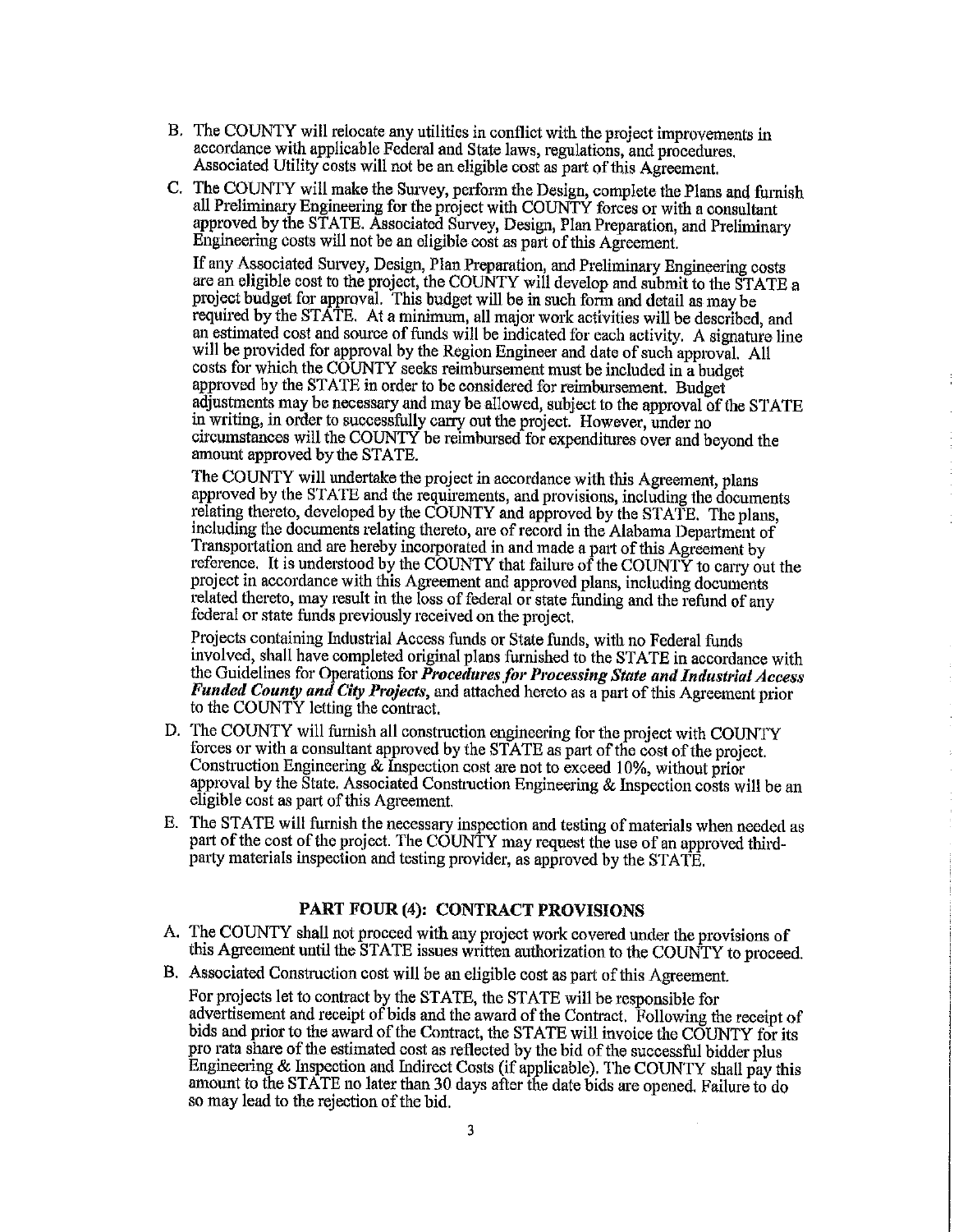For projects let to contract by the COUNTY, the COUNTY shall comply with all Federal and State laws, rules, regulations and procedures applicable to the advertisement, receipt of bids, and the award of the contract. The COUNTY will, when authorized by the STATE, solicit bids and make awards for construction and/or services pursuant to this Agreement, The COUNTY shall not solicit bids until the entire bid package (plans, specifications, estimates, etc.) has been reviewed and approved by the STATE. Following receipt of bids, the COUNTY will provide all bids to the STATE with a recommendation for award. The COUNTY shall not award the contract until it has received written approval from the STATE.

The purchase of project equipment and/or services financed in whole or in part pursuant to this Agreement will be in accordance with applicable Federal and State laws, rules, regulations, and procedures, including state competitive bidding requirements applicable to counties and municipalities in the State of Alabama when the purchase is made by any such entity.

C. If necessary, the COUNTY will file an Alabama Department of Environmental Management (ADEM) National Pollutant Discharge Elimination System (NPDES) Notice of Registration (NOR) (Code Chapter 335-6-12) for this project without cost to the State or this project. The COUNTY will be the permittee ofrecord with ADEM for the permit. The COUNTY and the contractor will be responsible for compliance with the permit and the State will have no obligation regarding the permit. The COUNTY will furnish the State (Region) a copy of the permit prior to any work being performed by the contractor.

The COUNTY will secure all permits and licenses of every nature and description applicable to the project in any manner; conform to and comply with the requirements of any such permit or license; and comply with each and every requirement of any and all agencies, and of any and all lawful authorities having jurisdiction or requirements applicable to the project or to the project activities.

- D. The COUNTY will comply with the Alabama Department of Transportation Standard Specifications for Highway Construction, Latest Edition, on this project and will ensure that work associated on this project meets the standards of the Alabama Department of Transportation, and the project will be built in accordance with the approved plans.
- E. The COUNTY shall be responsible at all times for all of the work performed under this Agreement and, as provided in Ala. Code§ 11-93-2 (1975), the COUNTY shall indemnify and hold harmless the State of Alabama, The Alabama Department of Transportation, its officers, officials, agents, servants, and employees.

For all claims not subject to Ala. Code§ 11-93-2 (1975), the COUNTY shall indemnify and hold harmless the State of Alabama, the Alabama Department of Transportation, its officers, officials, agents, servants, and employees from and against any and all damages, claims, loss, liabilities, attorney's fees or expense whatsoever or any amount paid in compromise thereof arising out of, connected with, or related to the  $(1)$  work performed under this Agreement, (2) the provision of any services or expenditure of funds required, authorized, or undertaken by the COUNTY pursuant to the terms of this Agreement, or (3) misuse, misappropriation, misapplication, or misexpenditure of any source of funding, compensation or reimbursement by the COUNTY, its officers, officials, agents, servants, and employees.

- F. The COUNTY will be obligated for the payment of damages occasioned to private property, public utilities or the general public caused by the legal liability (in accordance with Alabama and/or Federal law) of the COUNTY, its agents, servants, employees or facilities.
- G. Upon completion and acceptance of this project by the State, the COUNTY will assume full ownership and responsibility for the portion of the project work on COUNTY rightof-way and maintain the project in accordance with applicable State law and comply with the Department's Local Road Maintenance Certification Policy,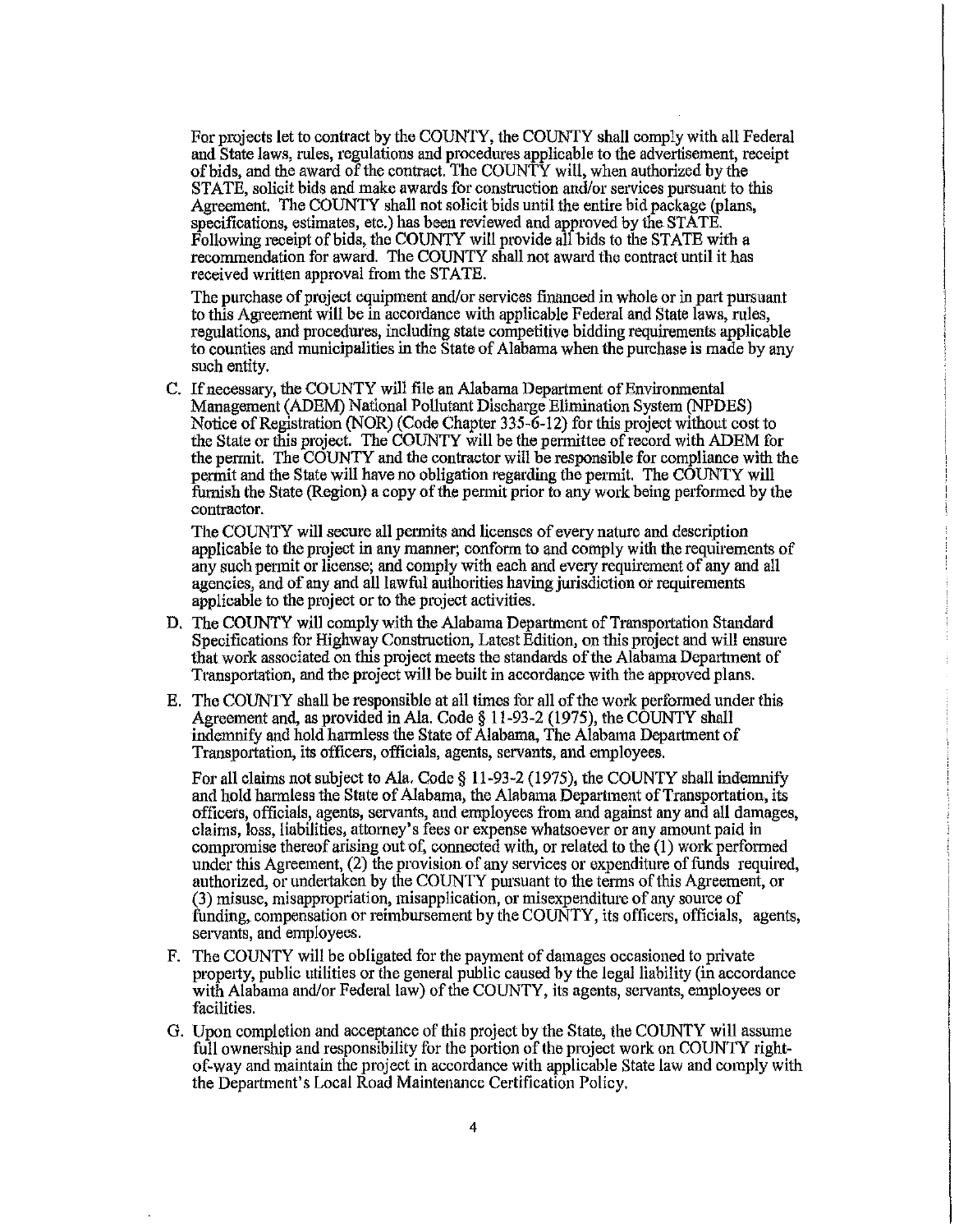#### **PART FIVE (5): ACCOUNTING PROVISIONS**

- A. The COUNTY will, when appropriate, submit reimbursement invoices to the STATE for work performed in carrying out the terms of this Agreement. Requests for reimbursement will be made on forms provided by the STATE and will be submitted through the Region Engineer for payment. The COUNTY may invoice the STA TE not more often than once per month for the funds due for work performed under this Agreement. Invoices for payment will be submitted in accordance with state law and will indicate that the payment is due, true, correct, and unpaid, and the invoice will be notarized. Invoices for any work performed under the terms of this Agreement will be submitted within twelve (12) months after the completion and acceptance by the STATE of the work. Any invoices submitted after this twelve-month period will not be eligible for payment.
- B. The COUNTY will not assign any portion of the work to be performed under this Agreement or execute any contract, amendment or change order thereto, or obligate itself in any manner with any third party with respect to its rights and responsibilities under this Agreement, without the prior written approval of the STATE.
- C. The COUNTY will establish and maintain a cost accounting system that must be adequate and acceptable to the STATE as determined by the auditor of the STATE.

All charges to the Project will be supported by properly executed invoices, contracts, or vouchers, as applicable, evidencing m proper detail the nature and propriety of the charges in accordance with the requirements of the STATE. All checks, invoices, contracts, vouchers, orders or other accounting documents pertaining in whole or in part to the project will be clearly identified, readily accessible and to the maximum extent feasible, kept separate and apart from all other such documents.

The COUNTY will report to the STATE the progress of the project in such manner as the STATE may require. The COUNTY will also provide the STATE any information requested by the STATE regarding the project. The COUNTY will submit to the STATE financial statements, data, records, contracts and other documents and items of any respect related to the project as may be requested by the STATE.

The COUNTY will permit the STATE, the Comptroller General of the United States, and the Secretary of the USDOT, or either of them or their respective authorized representatives, to inspect, at any time, vehicles and equipment utilized or used in performance of the project and any and all data and records which in any way relate to the project or to the accomplishment of the project. The COUNTY will also pennit the above noted persons to audit the books, records and accounts pertaining to the project at any and all times, and the COUNTY will give its full cooperation to those persons or their authorized representatives, as applicable.

The COUNTY will comply with all audit requirements set forth in the 2 CFR Part 200 requirements, or the most current version of those requirements under federal law.

- D. The COUNTY will retain all books, records, and other documents relative to this Agreement for a minimum of three (3) years after project termination, expiration of Federal interest, or close out, and the STATE, the Comptroller General of the United States, and the Secretary of the USDOT, or either of them or their respective authorized representatives, will have full access to and the right to examine any of said materials at all reasonable times during said period.
- E. Any user fee or charge to the public for access to any property or services provided through the funds made available under this Agreement, if not prohibited by a Federal, State or local law, must be applied for the maintenance and long-term upkeep of the project authorized by this agreement.
- F. An audit report must be filed with the Department of Examiners of Public Accounts, upon receipt by the COUNTY, for any audit perfonned on this project in accordance with Act No. 94-414.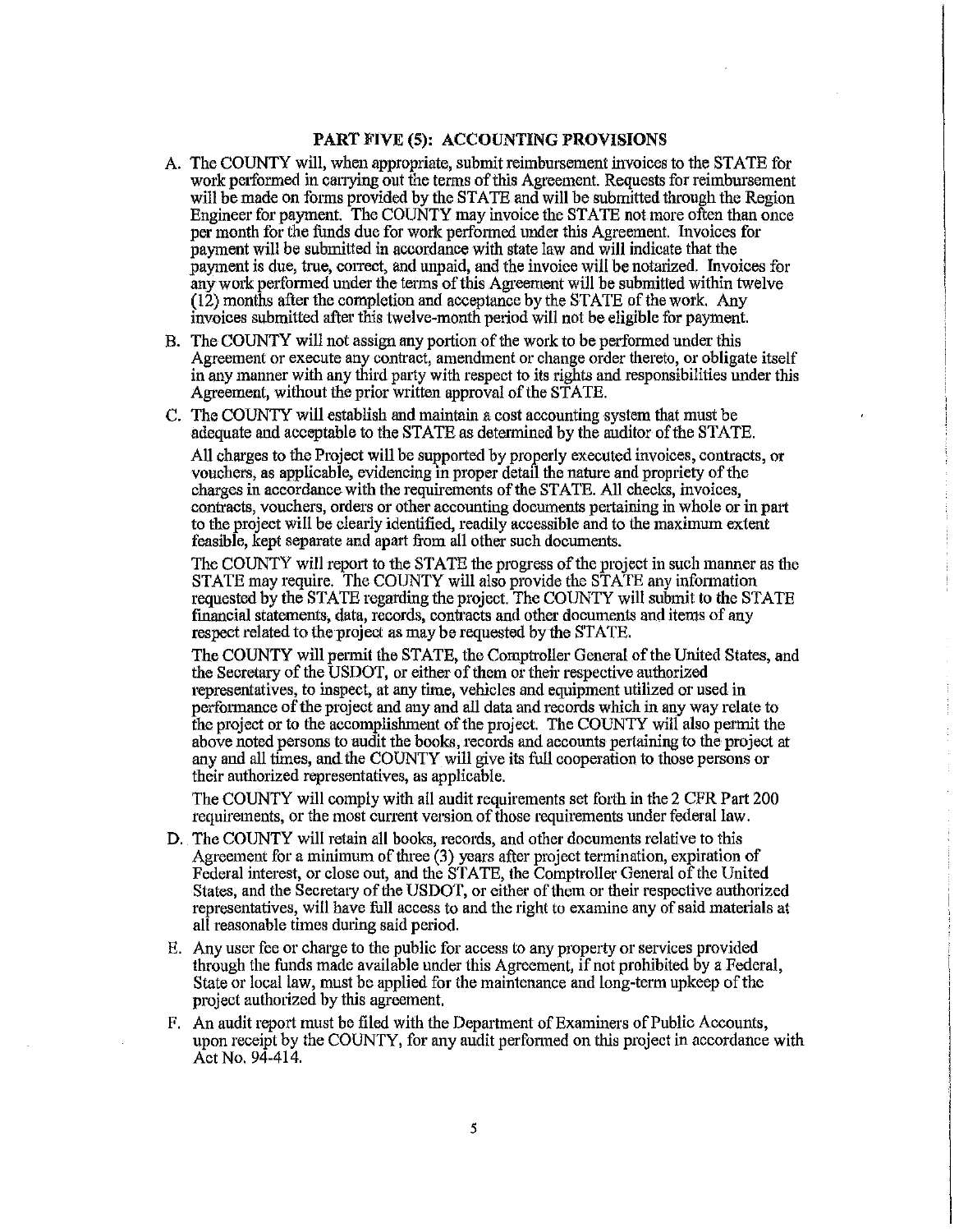### **PART SIX (6): MISCELLANEOUS PROVISIONS**

- A. By entering into this Agreement, the COUNTY is not an agent of the STATE, its officers, employees, agents or assigns. The COUNTY is an independent entity from the STATE, and nothing in this Agreement creates an agency relationship between the patties.
- B. It is agreed that the terms and commitments contained in this Agreement shall not constitute a debt of the State of Alabama in violation of Article 11, Section 213 of the Constitution of Alabama, 1901, as amended by Amendment 26. It is further agreed that, if any provision of this Agreement shall contravene any statute or Constitutional provision or amendment, either now in effect or which may be enacted during the term of this Agreement, then the conflicting provision in this agreement shall be deemed null and void.
- C. By signing this Agreement, the contracting parties affum, for the duration of the Agreement, that they will not violate Federal inrmigration law or knowingly employ, hire for employment, or continue to employ an unauthorized alien within the State of Alabama. Furthermore, a contracting patty found to be in violation of this provision shall be deemed in breach of the Agreement and shall be responsible for all damages resulting therefrom.
- D. No member, officer, or employee of the COUNTY, during their tenure of employment and for one year thereafter, shall have any interest, direct or indirect, in this Agreement or the proceeds, profits, or benefits therefrom.
- E. The terms of this Agreement may be modified by revision of this Agreement duly executed by the parties hereto.
- F. This Agreement may be terminated by either party upon the delivery of a thirty  $(30)$  day notice of tennination.
- G. Nothing shall be construed under the terms of this Agreement that shall cause any conflict with Section 23-1-63, Code of Alabama, 1975.
- H. **Exhibits A, E,** H, **M, and N** are hereby attached to and made a part of this Agreement.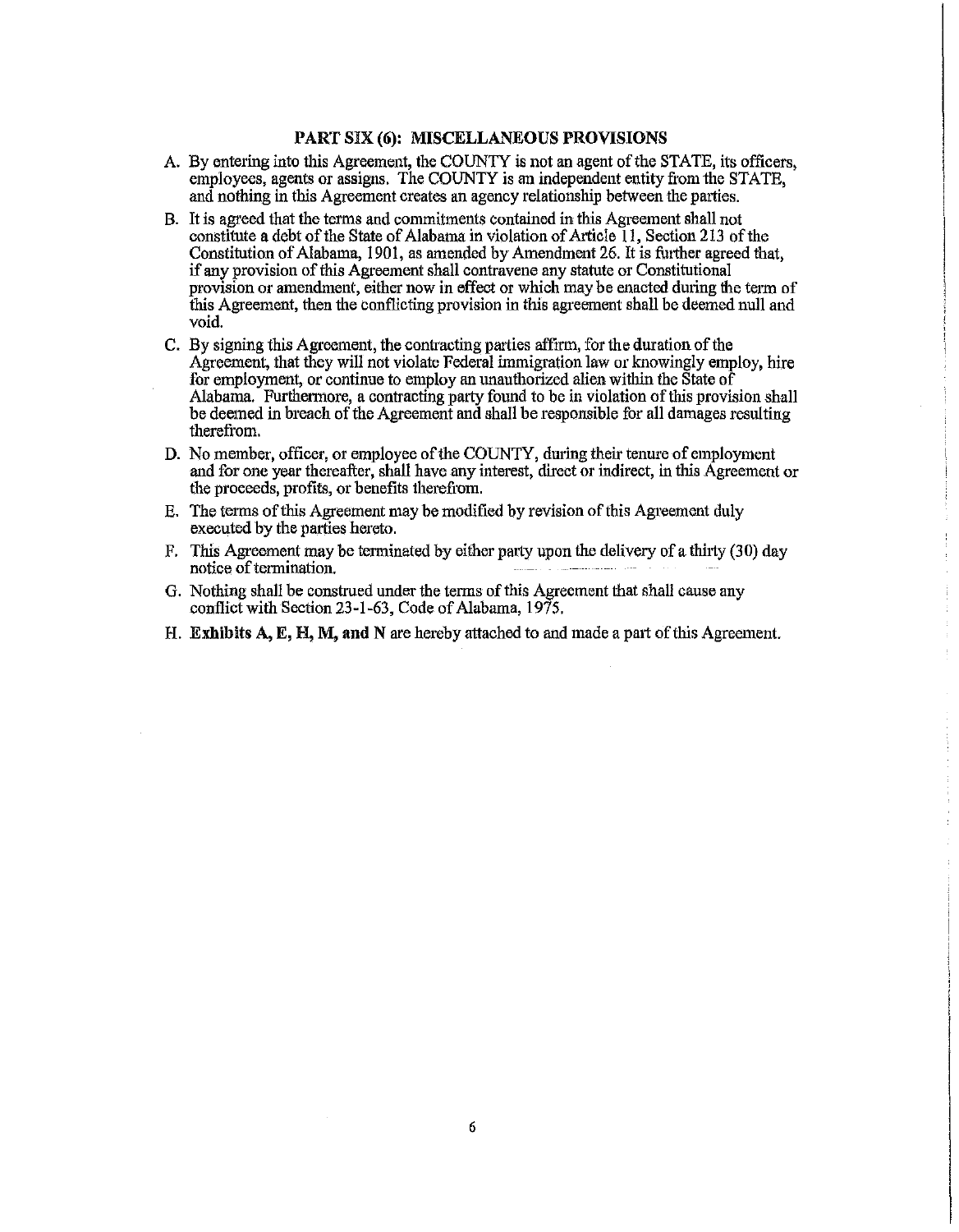IN WITNESS WHEREOF, the parties hereto have caused this Agreement to be executed by those officers, officials and persons duly authorized to execute same, and the Agreement is deemed to be dated and to be effective on the date hereinafter stated as the date **of** its approval by the Governor of Alabama.

ATTEST:

By: *Magging 2*<br>County Administrator (Signature)

(AFFIX SEAL) . ~-•• , *·(\\\* \\_\j \"VS' *'1* 

Baldwin County, Alabama

By: Rillie Jollndewood

As Chairman (Signature)

Librine Duess Billie <del>Jo</del> Underwood Type Name of Chairman

This agreement has been legally reviewed and approved as to form and contents  $\mathbb{R}^{\mathbb{N}}$ ,  $\mathbb{R}^{\mathbb{N}}$ ,  $\mathbb{R}^{\mathbb{N}}$ ,  $\mathbb{R}^{\mathbb{N}}$ ,  $\mathbb{R}^{\mathbb{N}}$ ,  $\mathbb{R}^{\mathbb{N}}$ ,  $\mathbb{R}^{\mathbb{N}}$ ,  $\mathbb{R}^{\mathbb{N}}$ ,  $\mathbb{R}$ 

 $By: 11$  diam 7 faty / GRP  $\begin{array}{ccc} \mathbb{R} & \mathbb{R}^3 & \mathbb{R}^3 \rightarrow \mathbb{R}^3 \rightarrow \mathbb{R}^3 \rightarrow \mathbb{R}^3 \rightarrow \mathbb{R}^3 \rightarrow \mathbb{R}^3 \rightarrow \mathbb{R}^3 \rightarrow \mathbb{R}^3 \rightarrow \mathbb{R}^3 \rightarrow \mathbb{R}^3 \rightarrow \mathbb{R}^3 \rightarrow \mathbb{R}^3 \rightarrow \mathbb{R}^3 \rightarrow \mathbb{R}^3 \rightarrow \mathbb{R}^3 \rightarrow \mathbb{R}^3 \rightarrow \mathbb{R}^3 \rightarrow$ 

**MMENDED FOR APPROVAL:**<br>Matthew J. Ericksen, P.E.

Matthew J. Ericksen, P.E.

William F. Patty,  $\bigcup'$  and  $\bigcup'$  is a set of  $\bigcup'$  is  $\bigcup'$  in  $\bigcup'$  is  $\bigcup'$  .  $\bigcup'$  is  $\bigcup'$  in  $\bigcup'$  is  $\bigcup'$  in  $\bigcup'$  is  $\bigcup'$  in  $\bigcup'$  is  $\bigcup'$  in  $\bigcup'$  is  $\bigcup'$  in  $\bigcup'$  is  $\bigcup'$  in  $\bigcup'$  is  $\bigcup$ ..... 7 ... . (. ,., .... ,,, • .. (I \* ~' ... ,,, *f,1* ~ • • .... RECOMMENDED FOR APPROVAL:  $\frac{Z_{i,j}}{Z_{i,j}}$ <sup>1, 1</sup>/5 arr  $\frac{1}{2}$ <sup>1</sup>

 $\mathbb{C}:\mathbb{H}^1\to\mathbb{C}$  , and  $\mathbb{C}^n$ 

D.E. (Ed) Phillips, P.E. Southwest Region Engineer State Local Transportation Engineer

Don T. Arkle, P. E. Chief Engineer STATE OF ALABAMA, ACTING BY AND THROUGH THE ALABAMA DEPARTMENT OF TRANSPORTATION

John R. Cooper, Transportation Director

THE WITHIN AND FOREGOING AGREEMENT IS HEREBY EXECUTED AND SIGNED BY THE GOVERNOR ON THIS  $27"$  DAY OF  $M_{\rm AV}$  (2074). SIGNED BY THE GOVERNOR ON THIS  $27'$ <sup>th</sup>DAY OF  $M$ <sub>6</sub>,

 $\frac{1}{\sqrt{2}}$  *l*  $\frac{1}{\sqrt{2}}$  $KAY$  IVEY

GOVERNOR, STATE OF ALABAMA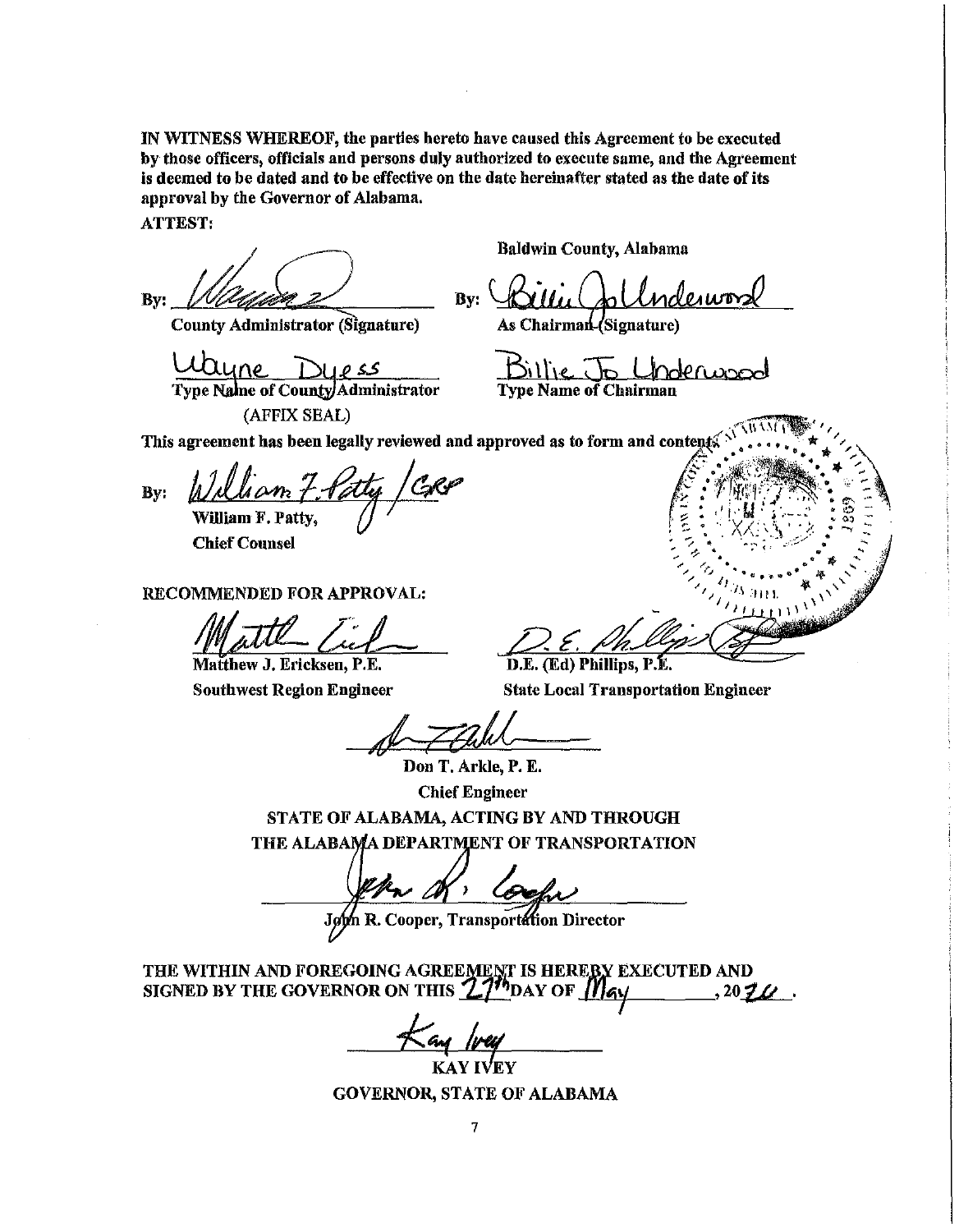BE IT RESOLVED by the Baldwin County Commission as follows:

That the County enter into an agreement with the State of Alabama, acting by and through the Alabama Department of Transportation, relating to a project for:

**Bridge and deck replacement at 2 sites, CR-65 over Turkey Branch (BIN 16349) and Doc McDuffie Road over Wolf Creek (BIN 19657); Project# TIDP-0220(** ); **CPMS Ref# 100071605.** 

A copy of the agreement has been submitted to the Commission, and the Commission hereby approves the agreement. The Commission hereby authorizes and directs that the agreement be executed in the name of the County, by the Chairman for and on its behalf and attested by the County Administrator, and the official seal of the County shall be affixed thereto.

BE IT FURTHER RESOLVED that, upon the completion of the execution of the agreement by all parties, a copy of such agreement be kept on file by the County.

I, the undersigned qualified and acting County Administrator of Baldwin County, Alabama, do hereby certify that the above and foregoing is a true copy of a resolution lawfully passed and adopted by the County named therein, at a regular meeting of such Commission held on the day of  $\mathbb{R}^2$ ,  $\mathbb{R}^2$ , and that such resolution is on file in the  $\mathbb{R}^2$ , and that such resolution is on file in the the Branch County Administrator's Office.

Allestep:<br>Wayne River Billi Colluderwork

Chairm

day of  $\overline{ }$   $\overline{ }$   $\overline{ }$   $\overline{ }$   $\overline{ }$   $\overline{ }$  , 20  $\overline{d}$   $\overline{ }$  , and that such resolution is of record in the office of the Couni

IN WITNESS WHEREOF, I have hereunto set my hand and affixed the official seal of the County on this  $\sqrt{Y}$  day of **·** 

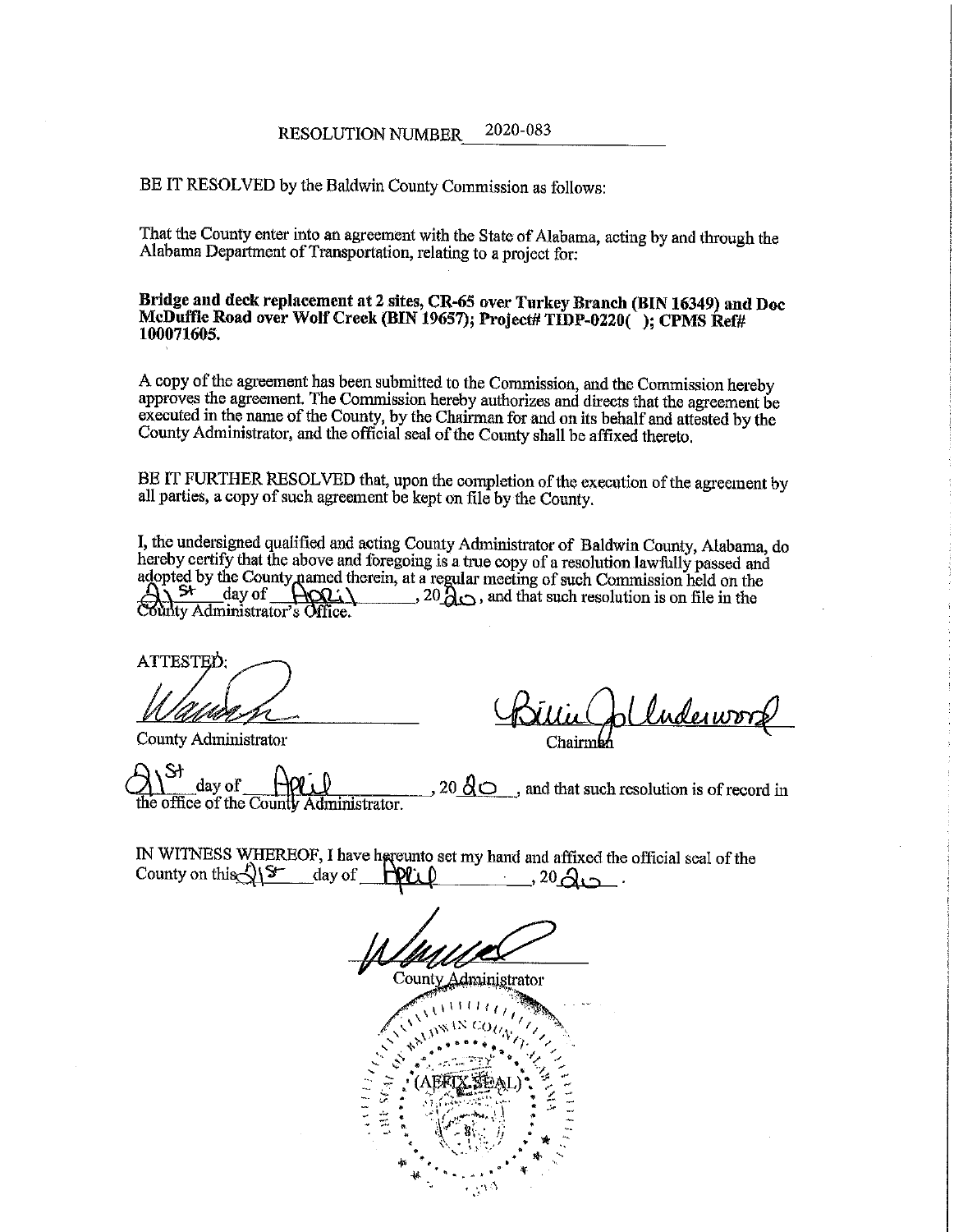## **STD CONTRACT EXHIBITS REV. 9/19/16**

## EXHIBIT A

## **PARTICIPATION BY DISADVANTAGED BUSINESS ENTERPRISES IN FEDERAL-AIDPROGRAM**

Policy. It is the policy of the U.S. Department of Transportation that Disadvantaged Business Enterprises (DBE) as defined in 49 CFR Part 26 shall have the opportunity to participate in the performance of contracts financed in whole or in part with Federal funds under this AGREEMENT. Consequently, the DBE requirements of 49 CFR Part 26 annly to this Consequently, the DBE requirements of 49 CFR Part 26 apply to this AGREEMENT.

DBE Obligation. The recipient of funds under the terms of this AGREEMENT agrees to ensure that Disadvantaged Business Enterprises as defined in 49 CFR Part 26 have the maximum opportunity to participate in the performance of contracts and subcontracts financed in whole or in part with Federal funds provided under this agreement. The recipient shall take all necessary and reasonable steps in accordance with 49 CFR Part 26 to see that Disadvantaged Business Enterprises have the opportunity to compete for and perform contracts and shall not discriminate on the basis of race, color, national origin, or sex in the award and performance of U.S. Department of Transportation assisted contracts.

Failure of the recipient of funds under the terms of this AGREEMENT, or failure of its subcontractor (if a subcontractor is authorized) to carry out the DBE requirements of this AGREEMENT shall constitute a breach of contract, and may result in termination of the contract by the STATE, or such other remedy may be undertaken by the STATE as it deems appropriate.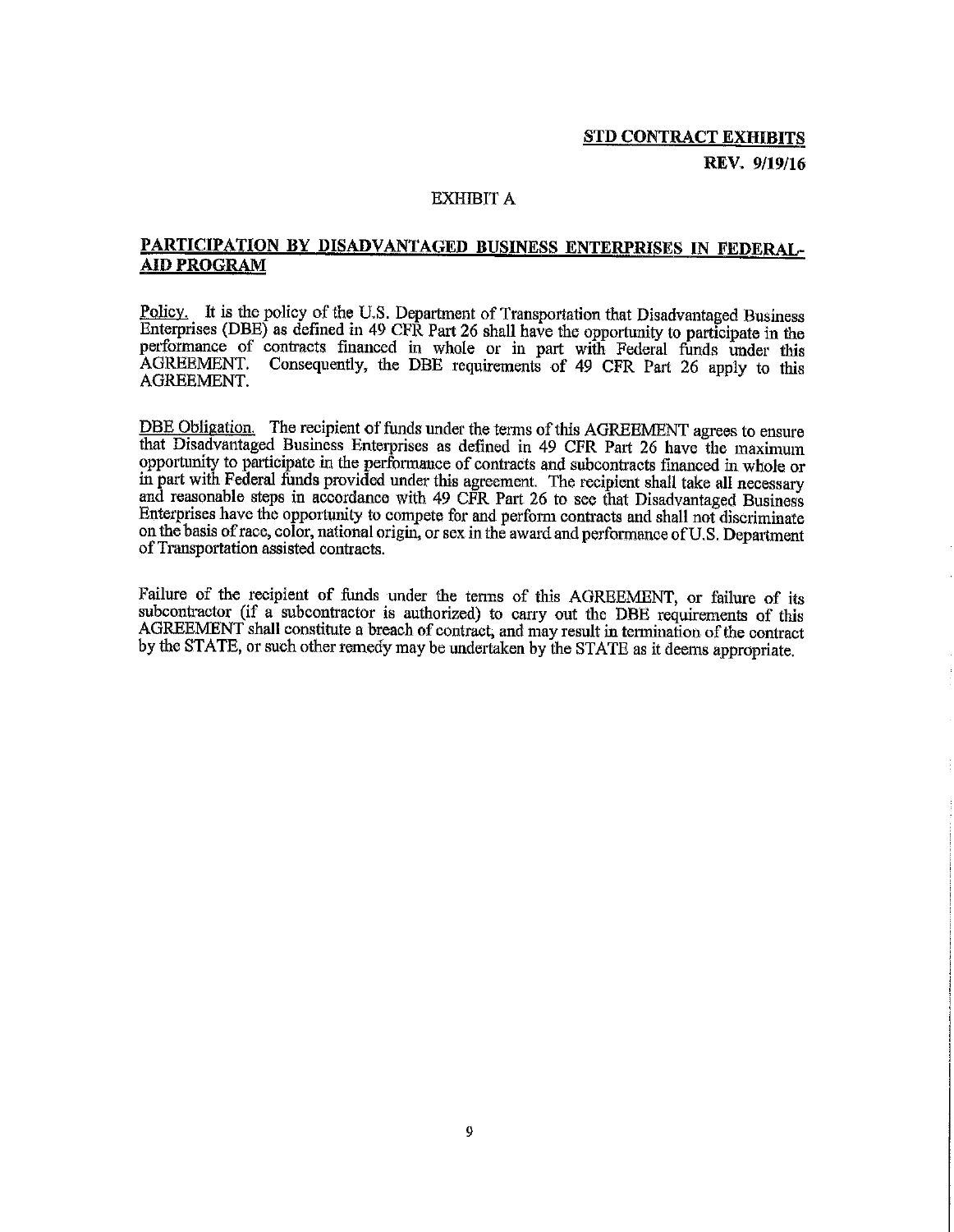## **EXHIBIT E**

#### **TERMINATION OR ABANDONMENT**

- a. The STATE has the right to abandon the work or to amend its project at any time, and such action on its part shall in no event be deemed a breach of contract.
- b, The STATE has the right to terminate this AGREEMENT at its sole discretion without cause and make settlement with the COUNTY upon an equitable basis. The value of the work performed by the COUNTY prior to the termination of this AGREEMENT shall be determined. In determining the value of the work performed, the STATE shall consider the following:
	- 1. The ratio of the amount of work performed by the COUNTY prior to the termination of the AGREEMENT to the total amount of work contemplated by this AGREEMENT less any payments previously made.
	- 2. The amount of the expense to which the COUNTY is put in performing the work to be terminated in proportion to the amount of expense to which the COUNTY would have been put had he been allowed to complete the total work contemplated by the AGREEMENT, less any payments previously made. In determining the value of the work performed by the COUNTY prior to the termination, no consideration will be given to profit, which the COUNTY might have made on the uncompleted portion of the work. If the termination is brought about as a result of unsatisfactory performance on the part of the COUNTY, the value of the work performed by the COUNTY prior to termination shall be fixed solely on the ratio of the amount of such work to the total amount of work contemplated by this AGREEMENT.

#### **CONTROVERSY**

In any controversy concerning contract tenns, or on a question of fact in connection with the work covered by this project, including compensation for such work, the decision of the Transportation Director regarding the matter in issue or dispute shall be final and conclusive of all parties.

#### **CONTRACT BINDING ON SUCCESSORS AND ASSIGNS**

- a. This contract shall be binding upon the successors and assigns of the respective parties hereto.
- b. Should the AGREEMENT be tenninated due to default by COUNTY, such tennination shall be in accordance with applicable Federal Acquisition Regulations.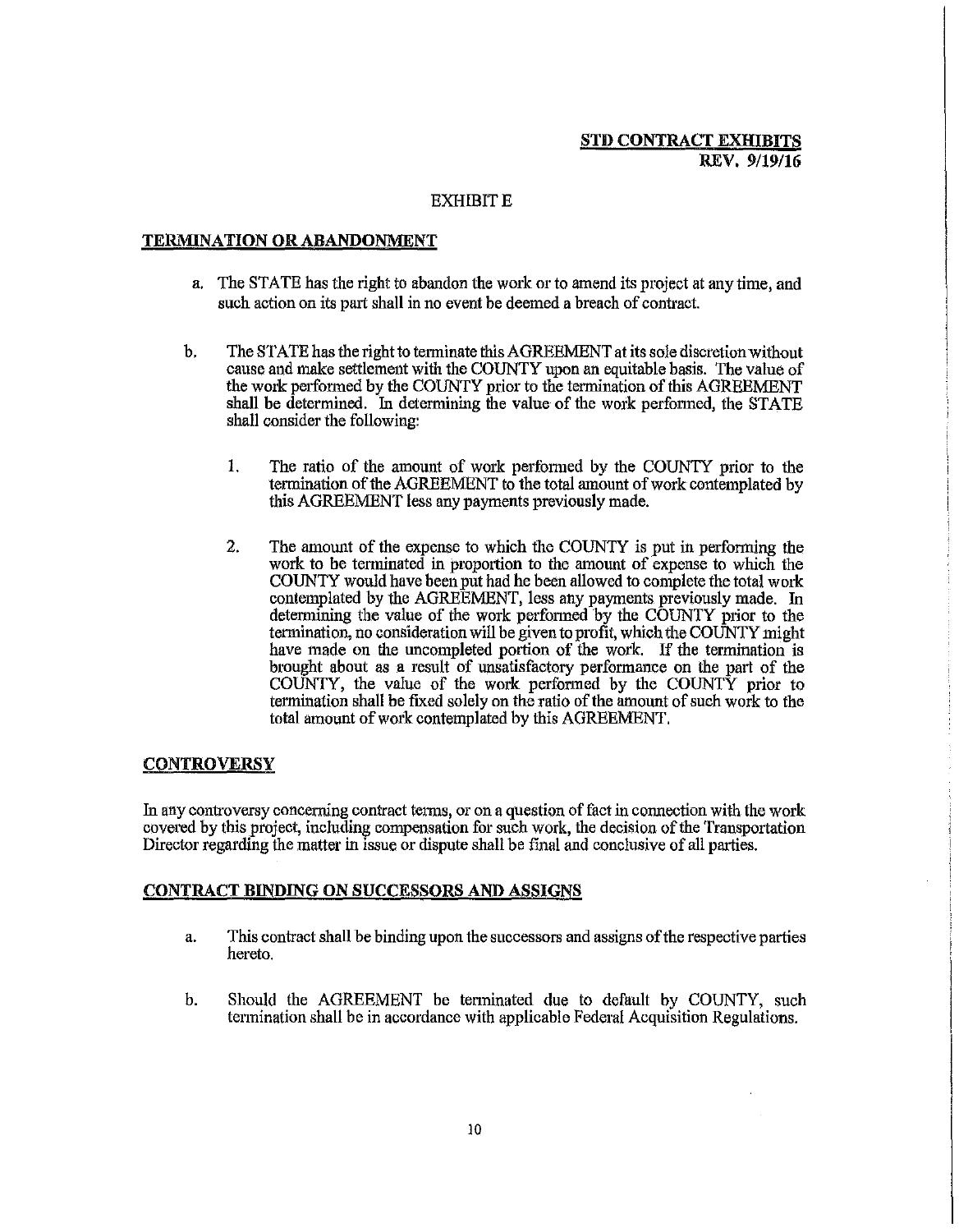## EXHIBIT H

Page 1

#### **EQUAL RIGHTS PROVISIONS**

During the performance of this contract, the COUNTY for itself, its assignees and successors in interest agrees as follows:

#### a. **Compliance with Regulations**

The COUNTY will comply with the Regulations of the Department of Transportation relative to nondiscrimination in federally-assigned programs of the Department of Transportation (Title 49, Code of Federal Regulations, Part 21, as amended by 23 CFR 710-405(b), hereinafter referred to as the Regulations), which are herein incorporated by reference and made a part of this contract.

During the performance of this contract, the contractor, for itself, its assignees, and successors in interest (hereinafter referred to as the "contractor") agrees to comply with the following non-discrimination statutes and authorities; including but not limited to:

Pertinent Non-Discrimination Authorities:

- Title VI of the Civil Rights Act of 1964 (42 U.S.C. § 2000d *et seq.,* 78 stat. 252), (prohibits discrimination on the basis of race, color, national origin); and 49 CFR Part 21.
- The Uniform Relocation Assistance and Real Property Acquisition Policies Act of 1970, (42 U.S.C. § 4601), (prohibits unfair treatment of persons displaced or whose property has been acquired because of Federal or Federal-aid programs and projects);
- Federal-Aid Highway Act of 1973, (23 U.S.C. § 324 *et seq.),* (prohibits discrimination on the basis of sex);
- Section 504 of the Rehabilitation Act of 1973, (29 U.S.C. § 794 *et seq.),*  as amended, (prohibits discrimination on the basis of disability); and 49 CFR Part 27;
- The Age Discrimination Act of 1975, as amended, (42 U.S.C. § 6101 *et seq.),* (prohibits discrimination on the basis of age);
- Airport and Airway Improvement Act of 1982, (49 USC § 471, Section 47123 ), as amended, (prohibits discrimination based on race, creed, color, national origin, or sex);
- The Civil Rights Restoration Act of 1987, (PL 100-209), (Broadened the scope, coverage and applicability of Title VI of the Civil Rights Act of 1964, The Age Discrimination Act of 1975 and Section 504 of the Rehabilitation Act of 1973, by expanding the definition of the terms "programs or activities" to include all of the programs or activities of the Federal-aid recipients, sub-recipients and contractors, whether such programs or activities are Federally funded or not);
- Titles II and III of the Americans with Disabilities Act, which prohibit discrimination on the basis of disability in the operation of public entities, public and private transportation systems, places of public accommodation, and certain testing entities (42 U.S.C. §§ l2131- 12189) as implemented by Department of Transportation regulations at 49 C.P.R. parts 37 and 38;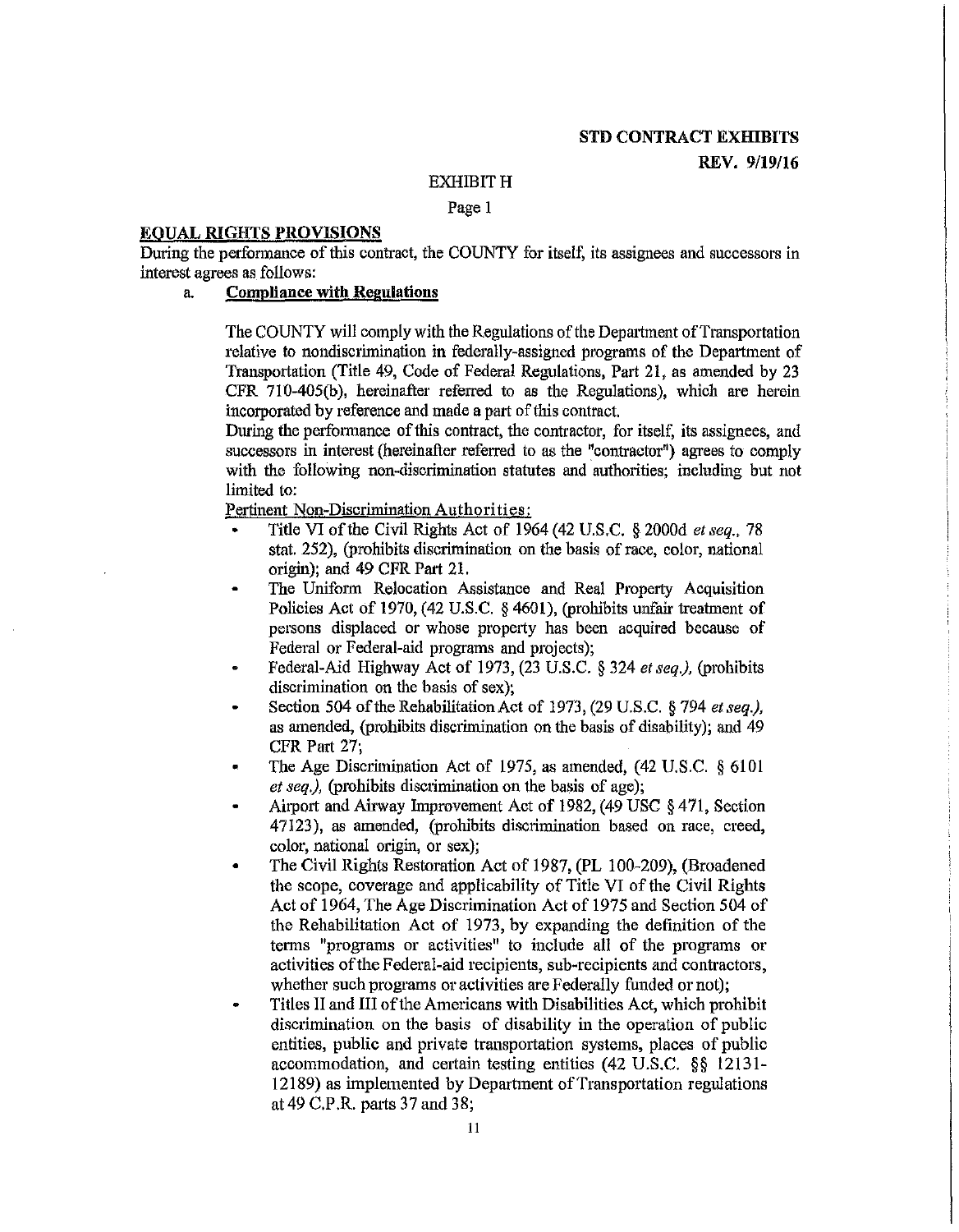#### **EXHIBIT H**

### Page2

- The Federal Aviation Administration's Non-discrimination statute (49 U.S.C.  $\S$  47123) (prohibits discrimination on the basis of race, color, national origin, and sex);
- Executive Order 12898, Federal Actions to Address Environmental Justice in Minority Populations and Low-Income Populations, which ensures nondiscrimination against minority populations by discouraging programs, policies, and activities with disproportionately high and adverse human health or environmental effects on minority and low-income populations;
- Executive Order 13166, Improving Access to Services for Persons with Limited English Proficiency, and resulting agency guidance, national origin discrimination includes discrimination because of limited English proficiency (LEP). To ensure compliance with Title VI, you must take reasonable steps to ensure that LEP persons have meaningful access to your programs (70 Fed. Reg. at 74087 to 74100);
- Title IX of the Education Amendments of 1972, as amended, which prohibits you from discriminating because of sex in education programs or activities (20 U .S.C. 1681 et seq).

## b, **Nondiscrimination**

In accordance with Title VI of the Civil Rights Act, as amended, 42 U.S.C, § 2000d, Section 303 of the Age Discrimination Act of 1975, as amended, 42 U.S.C. § 6102, Section 202 of the Americans with Disabilities Act of 1990, 42 U,S.C. § 12132, and Federal transit law at 49 U.S.C.  $\S$  5332, the COUNTY agrees that it will not discriminate against any employee or applicant for employment because of race, color, creed, national origin, sex, age, or disability, The COUNTY will not participate either directly or indirectly in the discrimination prohibited by Section 21.5 of the Regulations, including employment practices where the contract covers a program set forth in Appendix  $B$  of the Regulations.

The COUNTY will comply with all provisions of Executive Order 11246 of September 24, 1965 as amended by Executive Order 11375, and of the rules, regulations (41 CFR, Part 60) and relevant orders of the Secretary of Labor.

#### c. **Solicitations**

In all solicitations either by competitive bidding or negotiation made by the COUNTY for work to be performed under a subcontract, including procurements of materials or leases of equipment, each potential subcontractor, supplier or lessor shall be notified by the COUNTY of the COUNTY'S obligation under this contract and the Regulations relative to nondiscrimination on the ground of race, color, religion, sex or national origin.

## d. **Information and Reports**

The COUNTY will provide all information and reports required by the Regulations, or orders and instructions issued pursuant thereto, and will permit access to its books,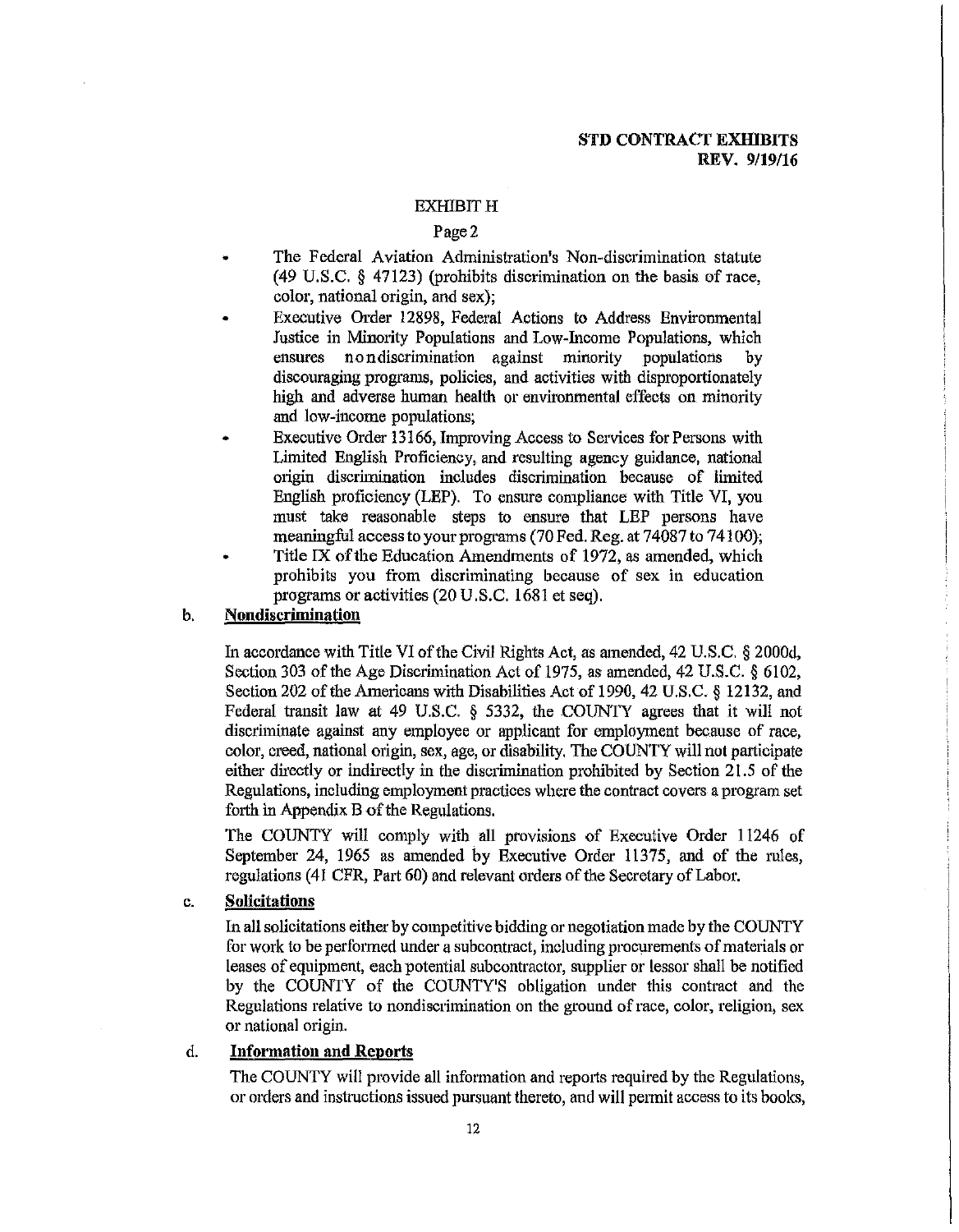### **EXHIBITH**

#### Page 3

records, accounts, other sources of information and its facilities as may be determined by the STATE or the Federal Highway Administration to be pertinent to ascertain compliance with such Regulations, orders and instructions. Where any information required of a COUNTY is in the exclusive possession of another who fails or refuses to furnish this information, the COUNTY shall so certify to the STATE, or the Federal Highway Administration as appropriate, and shall set forth what efforts it has made to obtain the information.

#### e. **Sanctions for Noncompliance**

In the event of the COUNTY'S noncompliance with the nondiscrimination provisions provided for herein, the STATE shall impose such contract sanctions as it may determine to be appropriate, including but not limited to,

- I. withholding of payments to the COUNTY under contract until the COUNTY complies, and/or
- 2. cancellation, termination or suspension of the contract, in whole or in part.

#### f. **Incorporation** of **Provisions**

The COUNTY will include the foregoing provisions a. through f. in every subcontract, including procurements of materials and leases of equipment, unless excepted by the Regulations, orders or instructions issued pursuant thereto. The COUNTY will take such action with respect to any subcontract, procurement, or lease as the STATE may direct as a means of enforcing such provisions, including sanctions for noncompliance; provided, however, that in the event a COUNTY becomes involved in, or is threatened with, litigation with subcontractors, suppliers, or lessor as a result of such direction, the COUNTY may request the STATE to enter into snch litigation to protect the interest of the STATE.

- g. **Equal Employment Opportunity**  The following equal employment opportunity requirements apply to the underlying contract:
	- 1. Race, Color, Creed, National Origin, Sex In accordance with Title VII of the Civil Rights Act, as amended, 42 U.S.C. § 2000e, and Federal Transit laws at 49 U.S.C. § 5332, the COUNTY agrees to comply with all applicable equal employment requirements of U.S. Department of Labor (U.S. DOL) regulations, "Office of Federal Contract Compliance Programs, Equal Employment Opportunity, Department of Labor," 41 C.F.R. Parts 60 et seq., (which implement Executive Order No. 11246, "Equal Employment Opportunity," as amended by Executive Order No. 11375, "Amending Executive Order I 1246 Relating to Equal Employment Opportunity," 42 U.S.C. § 2000e note), and with any applicable Federal statutes, executive orders, regulations, and Federal policies that may in the future affect construction activities undertaken in the course of the Project.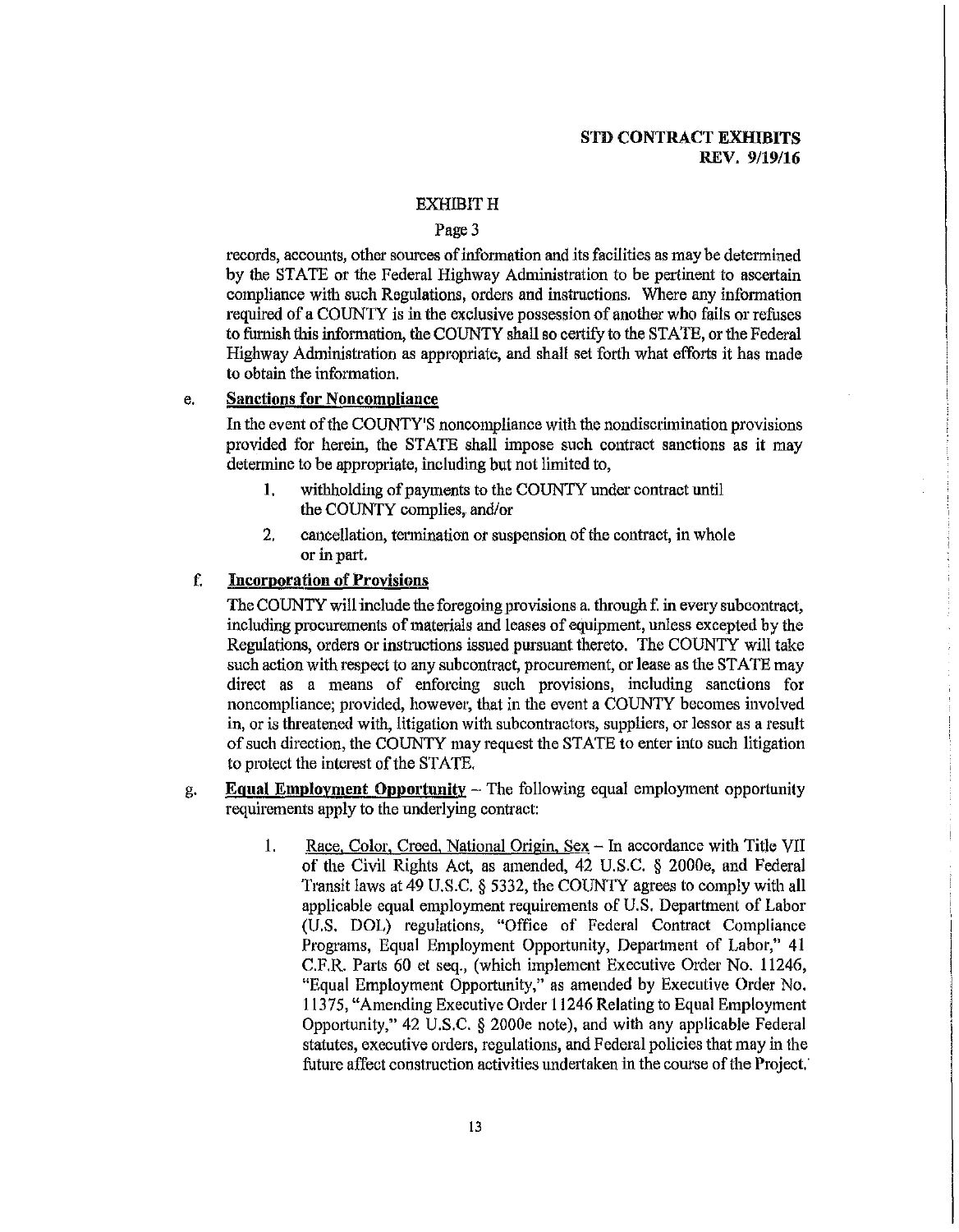#### **EXHIBIT H** Page 4

The COUNTY agrees to take affirmative action to ensure that applicants are employed, and that employees are treated during employment, without regard to their race, color, creed, national origin, sex, or age, Such action shall include, but not limited to, the following: employment, upgrading, demotion or transfer, recruitment or recruitment advertising, layoff or termination; rates of pay or other forms of compensation; and selection for training, including apprenticeship. In addition, the COUNTY agrees to comply with any implementing requirements FTA may issue,

- 2. Age In accordance with Section 4 of the Age Discrimination in Employment Act of 1967, as amended, 29 U.S.C. § 623 and Federal transit law at 49 U.S.C, § 5332, the COUNTY agrees to refrain from discrimination against present and prospective employees for reason of age, In addition, the COUNTY agrees to comply with any implementing requirements FTA may issue.
- 3. Disabilities In accordance with Section 102 of the Americans with Disabilities Act, as amended, 42 U.S.C. § 12112, the COUNTY agrees that it will comply with the requirements of U.S. Equal Employment Opportunity Commission, "Regulations to Implement the Equal Employment Provisions of the Americans with Disabilities Act," 29 C.F.R. Part 1630, pertaining to employment of persons with disabilities. In addition, the Contractor agrees to comply with any implementing requirements FTA may issue,

#### **COST PRINCIPLES**

The STATE'S cost principles for use in determining the allow ability of any item of cost, both direct and indirect, in this AGREEMENT, shall be the applicable provisions of Volume I, Federal Acquisition Regulations, Parts 30 and 31. The COUNTY shall maintain costs and supporting documentation in accordance with the Federal Acquisition Regulations, Patts 30 and 31 and other Regulations referenced with these Parts where applicable. The COUNTY shall gain an understanding of these documents and regulations. The applicable provisions of the above referenced regulations documents are hereby incorporated by reference herein as if fully set forth.

#### **EXECUTORY CLAUSE AND NON-MERIT SYSTEM STATUS**

a. The COUNTY specifically agrees that this AGREEMENT shall be deemed executory only to the extent of moneys available, and no liability shall be incurred by the STATE beyond the moneys available for this purpose,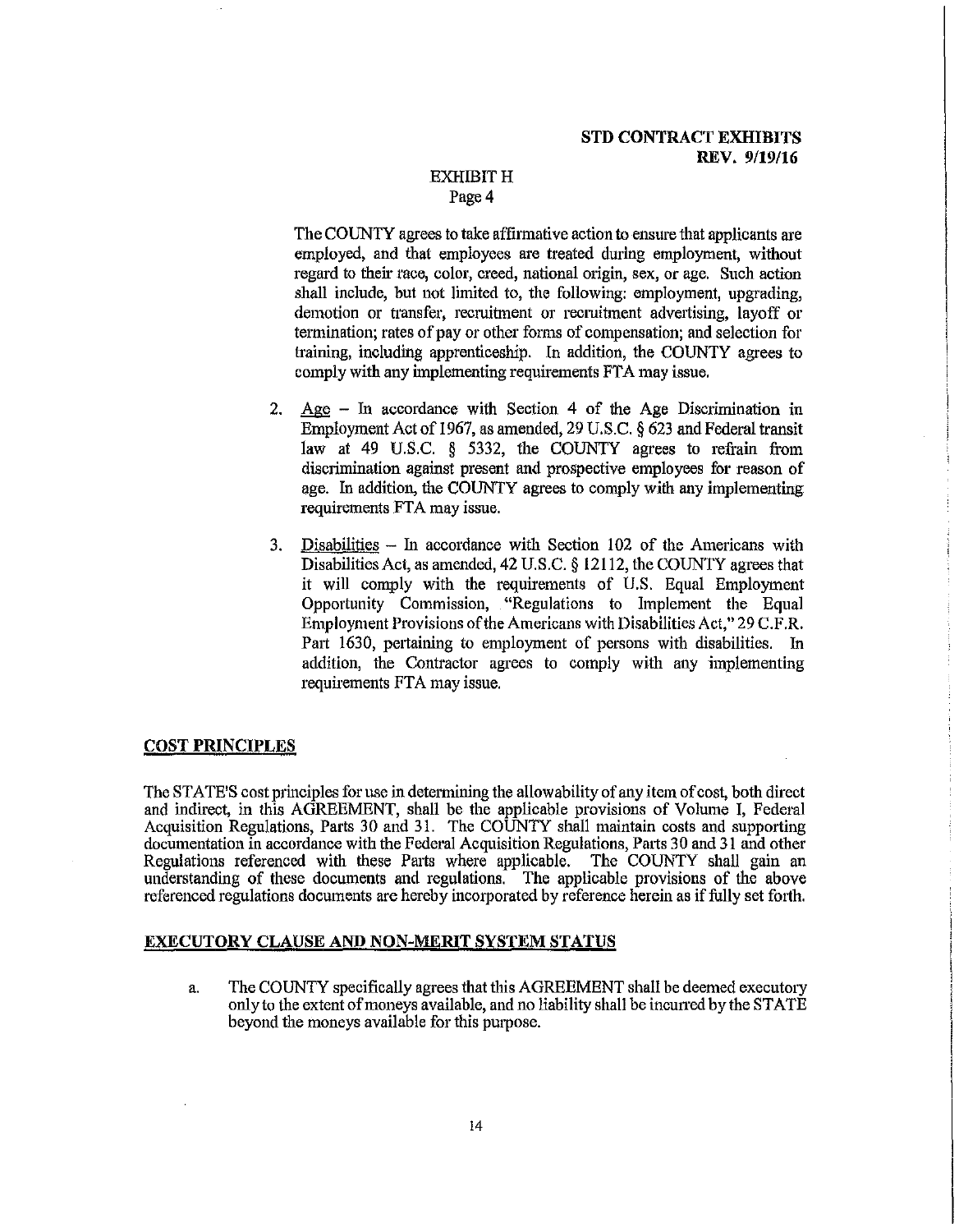## **EXHIBITH** Page 5

b. The COUNTY, in accordance with the status of COUNTY as an independent contractor, covenants and agrees that the conduct of COUNTY will be consistent with such status, that COUNTY will neither hold COUNTY out as, or claim to be, an officer or employee of the STATE by reason hereof, and that COUNTY will not, by reason hereof, make any claim, demand or application to or for any right or privilege applicable to an officer or employee of the STATE under the merit system or any other law of Alabama, including but not limited to workmen's compensation coverage, or retirement membership or credit or any Federal employment law. This paragraph also applies in like manner to the employees of COUNTY.

#### **COUNTY\$' CERTIFICATIONS**

The COUNTY by acceptance of this contract certifies that the rates or composition of cost noted in Article IV - PAYMENTS are based on the current actual hourly rates paid to employees, estimated non- salary direct cost based on historical prices, the latest available audited indirect cost rate, and estimated cost of reimbursements to employees for travel (mileage, per diem, and meal allowance) based on the current policy of the COUNTY. The COUNTY agrees that mileage reimbursements for use of company vehicles is based on the lesser of the approved rate allowed by the General Services Administration of the United States Govemment or the reimbursement policies of the COUNTY at the time of execution of the AGREEMENT. The COUNTY agrees that no mileage reimbursement will be allowed for the purpose of commuting to and from work or for personal use of a vehicle. The COUNTY agrees that the per diem rate will be limited to the rate allowed by the STATE at the time of execution of the AGREEMENT. The COUNTY agrees that a meal allowance shall be limited to COUNTY employees while in travel status only and only when used in lieu of a per diem rate.

The COUNTY shall submit detailed certified labor rates as requested, and in a timely manner, to the External Audits Section of the Finance and Audits Bureau of The Alabama Department of Transportation. The COUNTY agrees that material differences between rates submitted with a proposal and rates provided as certified for the same proposal are subject to adjustment and reimbursement.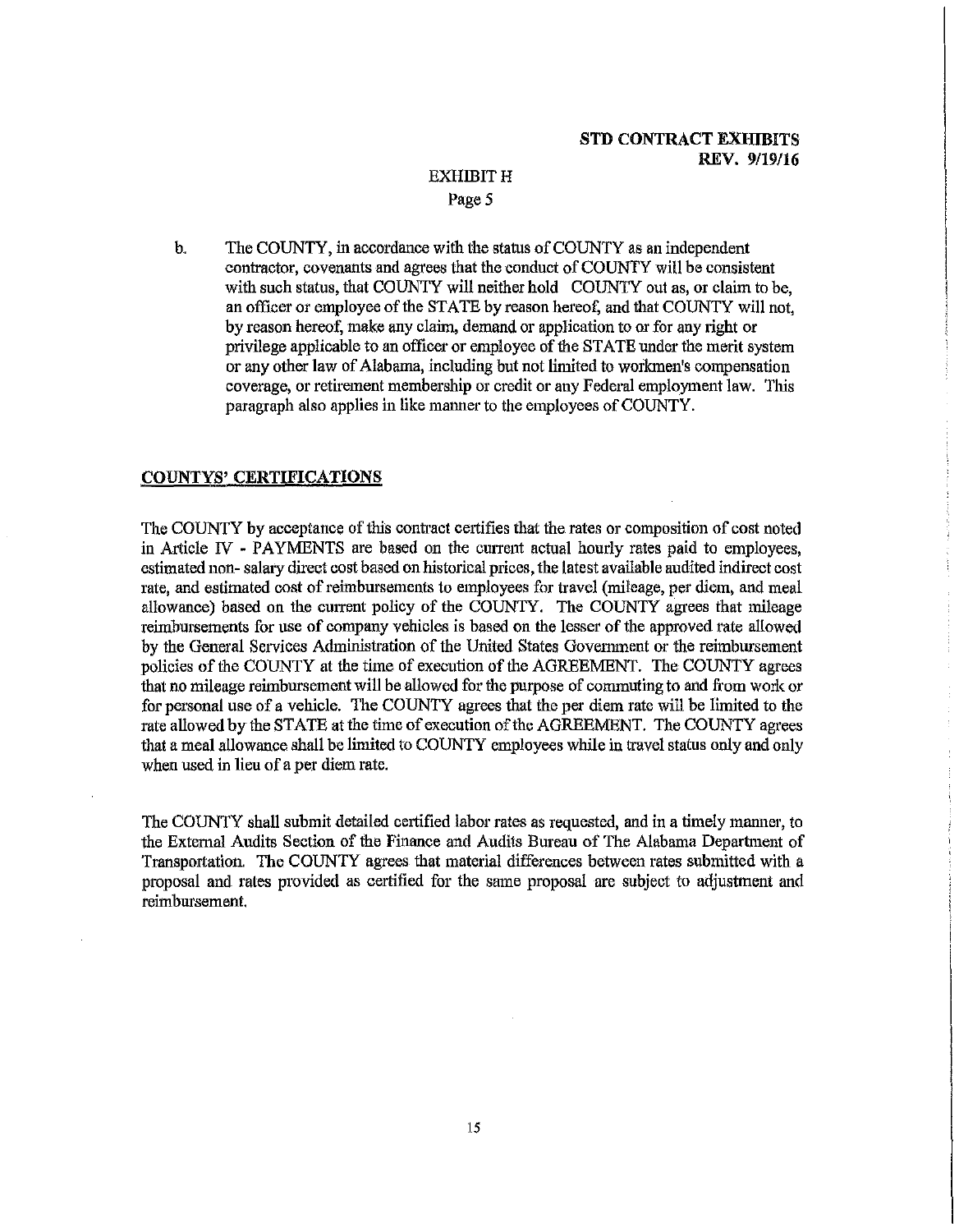#### **EXHIBIT M**

#### **CERTIFICATION FOR FEDERAL-AID CONTRACTS: LOBBYING**

This certification is applicable to the instrument to which it is attached whether attached directly or indirectly with other attachments to such instrument.

The prospective participant/recipient, by causing the signing of and the submission of this Federal contract, grant, loan, cooperative AGREEMENT, or other instrument as might be applicable under Section 1352, Title 31, U. S. Code, and the person signing same for and on behalf of the prospective participant/recipient each respectively certify that to the best of the knowledge and belief of the prospective participant or recipient and of the person signing for and on behalf of the prospective participant/recipient, that:

- a. No Federal appropriated funds have been paid or will be paid, by or on behalf of the prospective participant/recipient or the person signing on behalf of the prospective participant/recipient as mentioned above, to any person for inflnencing or attempting to influence an officer or employee of any Federal agency, a Member of Congress, an officer or employee of Congress, or an employee of a Member of Congress in connection with the awarding of any Federal contract, the making of any Federal grant, the making of any Federal loan, the entering into of any cooperative agreement, and the extension, continuation, renewal, amendment, or modification of any Federal contract, grant, loan, or cooperative agreement.
- b. If any funds other than Federal appropriated funds have been paid or will be paid to any person for influencing or attempting to influence an officer or employee of any Federal agency, a member of Congress, an officer or employee of Congress, or an employee of **a**  Member of Congress in connection with this Federal contract, grant, loan, or cooperative agreement, or other instrument as might be applicable under Section 1352, Title 31, U. S. Code, the prospective participant/recipient shall complete and submit Standard Form-LLL, "Disclosure Form to Report Lobbying," in accordance with its instructions.

This certification is a material representation of fact upon which reliance was placed when this transaction was made or entered into. Submission of this certification is a prerequisite for making or entering into this transaction imposed by Section 1352, Title 31, U.S. Code. Any person who fails to file the required certification shall be subject to a civil penalty of not less than \$10,000 and not more than \$100,000 for each such failure.

The prospective participant/recipient also agrees by submitting this Federal contract, grant, loan, cooperative agreement or other instrument as might be applicable under Section 1352, Title 31, U.S. Code, that the prospective participant/recipient shall require that the language of this certification be included in all lower tier subcontracts, which exceed \$100,000 and that all such subrecipients shall certify and disclose accordingly.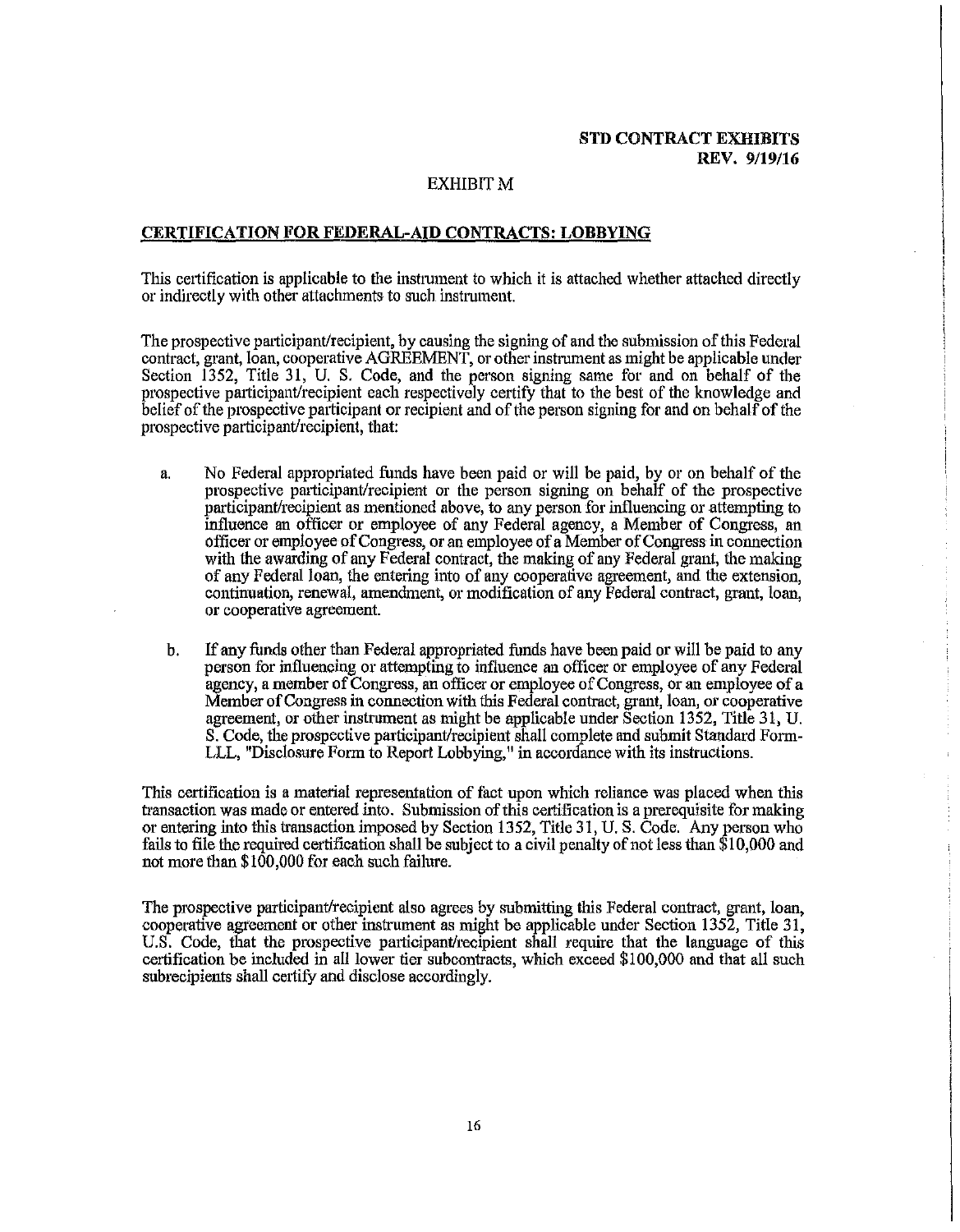### **EXHIBIT N**

### **FUNDS SHALL NOT BE CONSTITUTED AS A DEBT**

It is agreed that the tenns and commitments contained herein shall not be constituted as a debt of the State of Alabama in violation of Aiticle II, Section 213 of the Constitution of Alabama, 1901, as amended by Amendment Number 26. It is further agreed that if any provision of this AGREEMENT shall contravene any statute or Constitutional provision of amendment, either now in effect or which may, during the course of this AGREEMENT, be enacted, then the conflicting provision in the AGREEMENT shall be deemed null and void.

When considering settlement of controversies arising from or related to the work covered by this AGREEMENT, the parties may agree to use appropriate forms of non-binding alternative dispute resolution.

#### **TERMINATION DUE TO INSUFFICIENT FUNDS**

- a. If the agreement term is to exceed more than one fiscal year, then said agreement is subject to termination in the event that funds should not be appropriated for the continued payment of the agreement in subsequent fiscal years.
- b. In the event of proration of the fund from which payment under this AGREEMENT is to be made, agreement will be subject to termination.

#### **NO GOVERNMENT OBLIGATION TO THIRD PARTY CONTRACTORS**

The STATE and COUNTY acknowledge and agree that, notwithstanding any concurrence by the Federal Government in or approval of the solicitation or award of the underlying contract, absent the express written consent by the Federal Government, the Federal Government is not a party to this contract and shall not be subject to any obligations of or liabilities to the STATE, COUNTY, or any other party (whether or not a party to that contract) pertaining to any matter resulting from the underlying contract.

The COUNTY agrees to include the above clause in each subcontract financed in whole or in patt with Federal assistance provided to FHWA. It is further agreed that the clause shall not be modified, except to identify the subcontractor who will be subject to its provisions.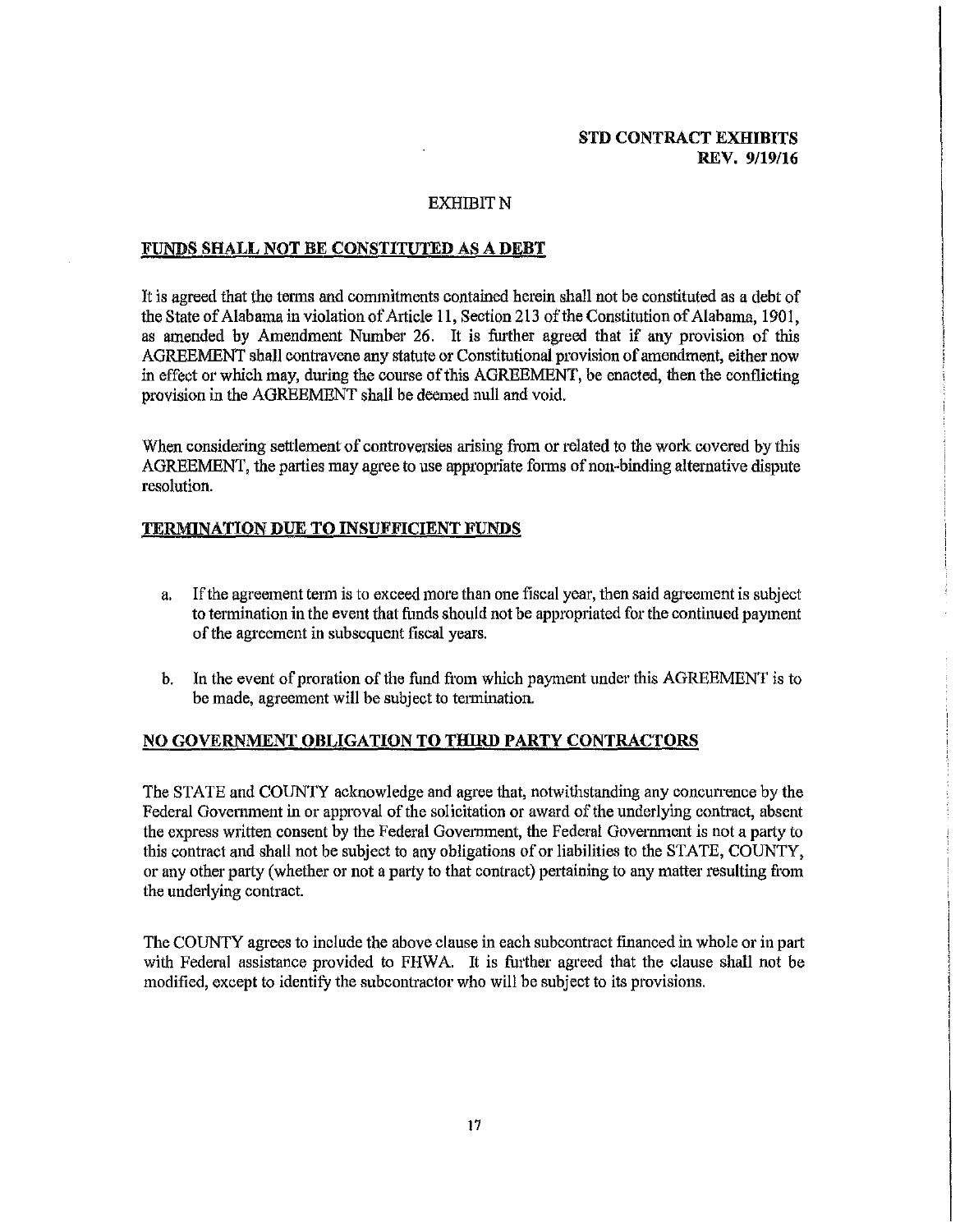## STATE OF ALABAMA DEPARTMENT OF TRANSPORTATION GUIDELINES FOR OPERATION

## SUBJECT: PROCEDURES FOR PROCESSING STATE AND INDUSTRIAL ACCESS FUNDED COUNTY AND CITY PROJECTS

No work can be performed and no contracts can be let prior to having a fully executed project agreement, submittal of project plans to Region and notification from the Region that advertisement for bids can be made, or, in the case of force account projects, work can begin.

A project agreement will be prepared and furnished to the County/City upon receipt of grant award letter signed by the Director or Governor. The Region will prepare and submit a F-7A Budget Allotment request upon receipt of a project funding agreement at the time it is submitted to the County/City for their execution.

The County/City will submit plans prepared and signed by a registered professional engineer showing work to be performed. Plans must match the project agreement description. It is not necessary for the Region to perform an in-depth review of plans. The County/City will submit a certification signed by a Registered Professional Engineer stating that the plans have been prepared so that all items included in the plans meet ALDOT specifications. The County/City will include a letter certifying that the County/City owns all right-of-way on which the project is to be constructed.

Upon receipt of the executed agreement, the executed F-7A, final plans from the County/City, and right-of-way certification, the Region may notify the County/City to proceed with advertising the project for letting or proceed with work in the case of a force account project.

In the case where a Connty/City is using an inplace annual bid, the County/City will furnish the Region a copy of their bid and this bid price will be used for reimbursement.

1-20

Rev. 10/2017